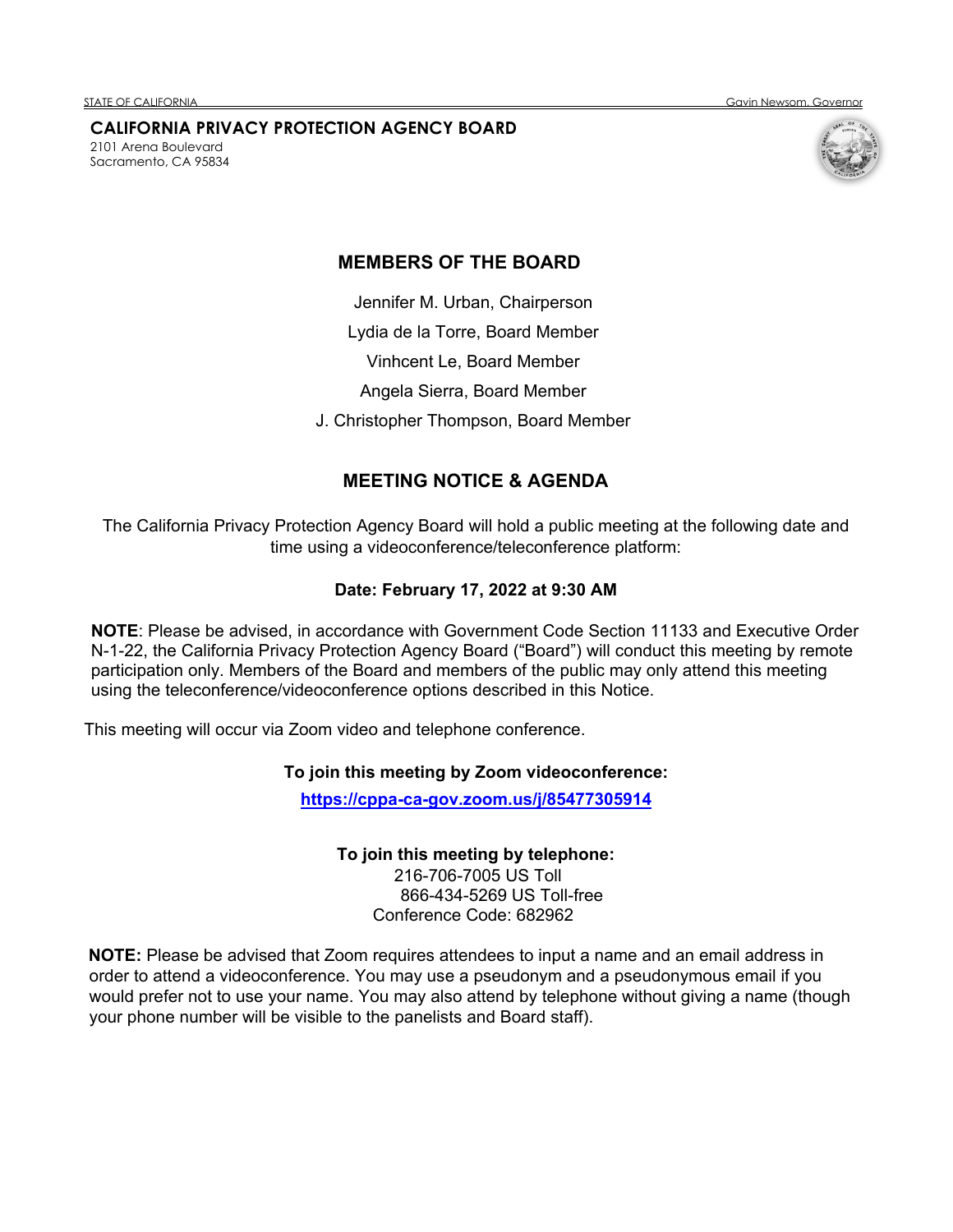## **MEETING AGENDA**

#### **1. Call to Order and Establishment of a Quorum** *Jennifer M. Urban, Chairperson*

### **2. Informational Presentation: Board Member Orientation Training**: **Board Member Roles and Process for Rulemaking**

*Kimberly Kirchmeyer, Director, Department of Consumer Affairs; Christine Lally, Chief Deputy Director, Department of Consumer Affairs; Nancy Corrigan, CPA, Board Member, California Board of Accountancy; Kristy Schieldge, Attorney IV, Department of Consumer Affairs Legal Division*

## **3. Closed Session**

Discussion of the Executive Director's appointment of a General Counsel, under authority of Government Code 11126(a)(1).

## **4. Executive Director's Update**

*Ashkan Soltani, Executive Director, California Privacy Protection Agency*

- **a. Organization and Hiring Update**
- **b. Budget Update**
- **c. Rulemaking Process Update: Informational Hearings and Timeline**
- **5. Approval of November 15, 2021 Meeting Minutes** *Jennifer M. Urban, Chairperson*

## **6. Public Comment on Items Not on the Agenda**

**Notice:** The Board may not discuss or act on any matter raised during this public comment section, except to decide whether to place the matter on the agenda of a future meeting. [Government Code, Sections 11125 and 11125.7, subd. (a)]

## **7. Future Agenda Items**

**Notice:** Although any Board Member may identify a topic of interest, the Board may not substantially discuss or take action on any matter raised during the meeting that is not included on this agenda, except to decide to place the matter on the agenda of a future meeting. [Government Code, Sections 11125 and 11125.7, subd. (a).]

## **8. Adjournment**